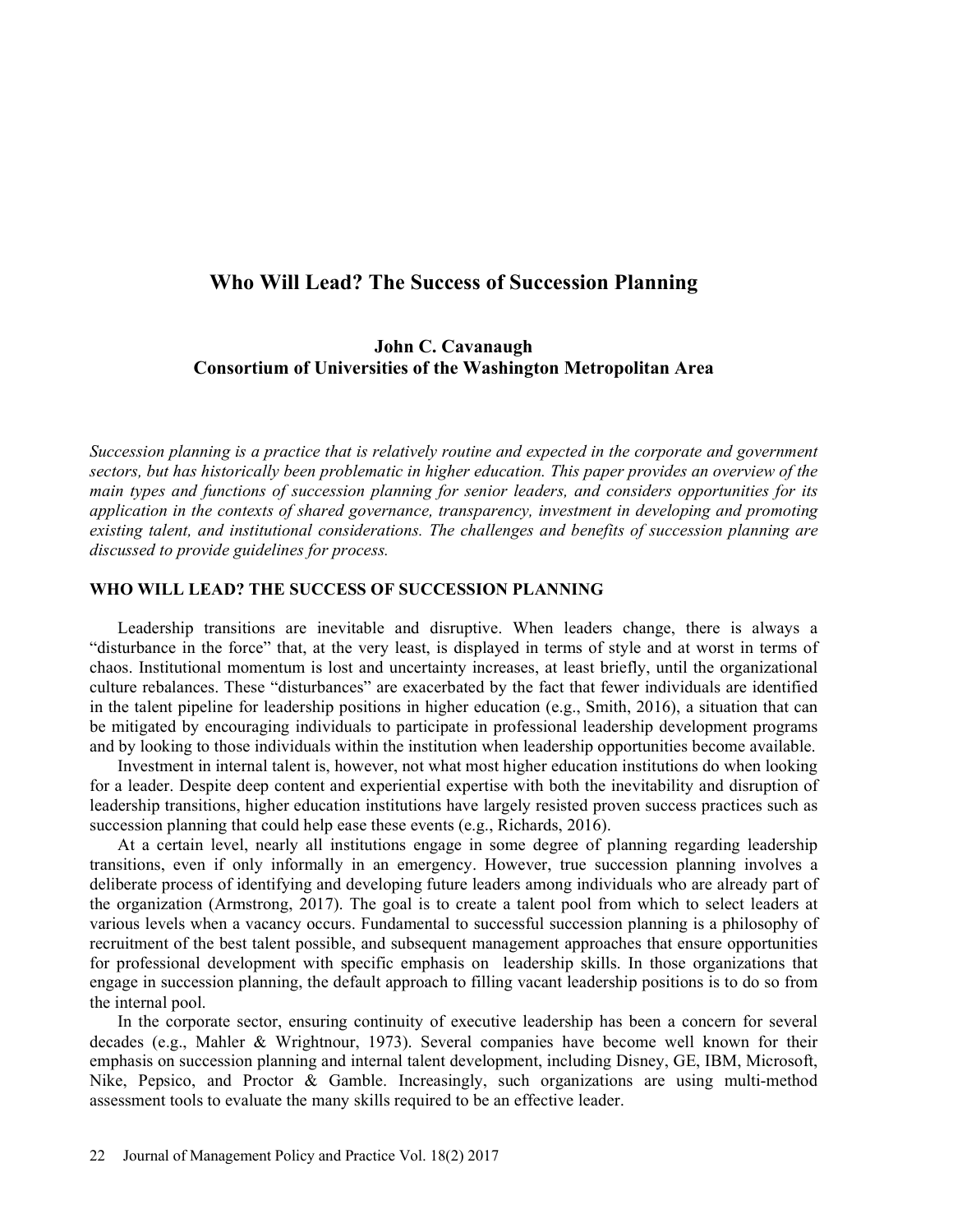In contrast to the practices in many corporate settings, higher education is much less systematic in practicing succession planning and talent development. The remainder of this paper focuses on some of the few areas in which succession planning occurs and offers several suggestions on how such an approach could be developed.

#### Succession Planning: The Reason Matters

Of the various ways to approach succession planning, two have arguably the most applicability in higher education: (a) succession planning for emergency situations; and (b) succession planning for predictable leadership transitions.

Succession planning of emergency situations is essentially a component of disaster or continuity of operations planning. In terms of leadership, it is the higher education analogue of the 25th Amendment to the U.S. Constitution that stipulates the order of succession to the presidency. Succession plans for scenarios in which a campus leader is incapacitated or dies typically specify in advance and by title the automatic succession order into the vacant position. There may or may not be a requirement for subsequent endorsement by the appropriate governing board. The key is that the succession order is clearly articulated so that it is implemented immediately when needed.

Succession plans for emergency scenarios should be developed as part of the campus disaster and continuity of operations plan, and within the established shared governance principles and procedures. Such plans should consider, as best as possible, the domino effects of individuals stepping into a new leadership position and leaving their previous position now open. Usually, the new leader has the designation of "acting" or "interim" in the title, at least until the governing authority decides on next steps (e.g., whether to make the appointment permanent).

Invoking emergency-based succession plans typically occurs in the contexts of natural or other disasters, health-related incapacity, or the unexpected death of a leader. In the first case, the situation also likely involves the implementation of the campus continuity of operations plan. Regardless the scenario, a key need is for the new leader to assure the campus that leadership has been established and to set about the task of addressing the immediately pressing problems.

The second major approach to succession planning, succession plans for predictable leadership transitions, involves creating a pool of internal talent from which a successor leader is chosen through a selection process. Unlike emergencies, these situations involve planned or predictable transitions, such as retirements, term-limited appointments, and the like.

At the heart of this second approach of succession planning is the belief that, under normal circumstances, talent is best developed from within, starting with the selection of the best individuals and continuing through a career-long process of mentoring, coaching, internships, externships, and other professional development opportunities. Such approaches can be used at every level in the institution (Dennis, 2016; Richards, 2016; Wilson, 2016) and is viewed as especially helpful for increasing the participation of women and minorities in academic leadership (Washington, 2016). (Options for professional development are discussed in the next section.) As will be noted later regarding the tensions surrounding succession planning for senior leadership positions, providing a range of professional development opportunities affords ways for people to gain both leadership skills and a deeper understanding of the institutional culture in which those skills play out.

### Succession Planning: Developing the Talent You Have

As noted earlier, a core aspect of succession planning for predictable transitions is a robust professional development program that incorporates all levels of leadership in the institution. (How these individuals are identified is beyond the scope of this paper.) These programs can consist of formal and informal learning opportunities (e.g., mentorship, webinars, formal programs) offered internally or externally.

Many professional associations (e.g., American Council on Education [ACE], American Association of State Colleges and Universities [AASCU], Council for Independent Colleges [CIC], among others), institutional consortia (e.g., Arizona State University and Georgetown University's Academy for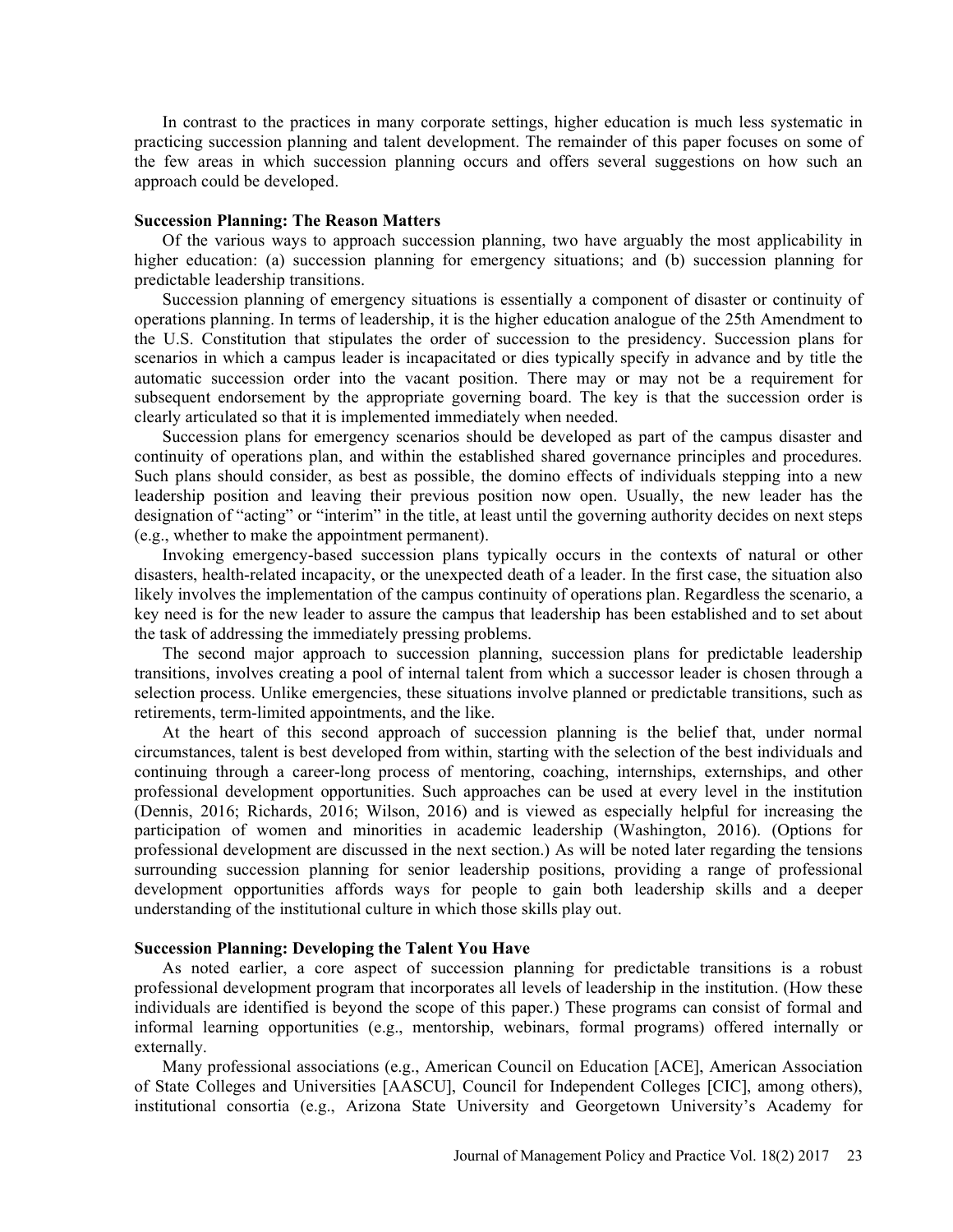Innovative Higher Education Leadership), individual institutions (e.g., Harvard University's Institutes for Higher Education), and major nonprofits organizations (e.g., Aspen Institute) offer formal programs that provide content instruction, experiential learning, and ongoing mentorship as a way to provide a rich diversity of opportunities for leadership training and development. These programs tend to be expensive, require significant time commitment up to relocating to another institution for a year, and often include immersive learning experiences including the opportunity to lead a major initiative. In many cases, there are opportunities for continued professional development after the formal programming ends (e.g., ACE's Council of Fellows holds annual meetings for continuing education of Former Fellows).

Similarly, many colleges and universities have in-house versions of these programs in which aspiring leaders assume new roles temporarily (e.g., as a faculty fellow in a dean's office) or participate in a structured mentoring program. Typically, such in-house programs tend to be more circumscribed in both content and in the diversity of experiential opportunities they provide.

Creating a culture in which these types of professional development opportunities are both expected and rewarded is a key aspect of best practice talent management. For most leaders, but especially for those stepping into their first leadership role, professional development provides a way to address skills gaps, such as budget management and personnel supervision, in a nonthreatening way. Additionally, the chance to work with experienced peers provides a way to begin building the support network that will inevitably become essential.

For their part, institutions that invest heavily in professional development have a reasonable expectation of a level of return on that investment, either through deeper understanding of the true complexity of leadership roles in higher education or a willingness to assume one (or subsequently more) of those roles. Moving from an approach of "Whose turn is it?" to "Who in the department has been through the requisite programs and is ready?" as the basis for selecting a department chair, for instance, signifies a difference in understanding and attitude toward academic leadership. At the least, having a cadre of individuals who have participated in such professional development programs provides more knowledgeable members of budget, planning, and related committees within the shared governance framework.

Using professional development programs effectively to create a succession planning process for choose first-level leaders is one thing. Doing that for senior leaders is a different matter.

## Succession Planning: Going Inside, Going Outside, and Perceived Legitimacy

The notion of developing a talent pool or pipeline internal to higher education institutions from which senior leaders are drawn is an approach that is more common globally (e.g., Australia [Reaburn & McDonald, 2017]; Canada [Veres, 2016]; England and Wales [Prescott & Floyd, 2016]; Malaysia [Kamil, Hashim, & Hamid, 2016]) than in the United States (Dennis, 2016; Richards, 2016; Ruben, De Lisi, & Gigliotti, 2017). In part, these differences are due to governance structures (i.e., centralized versus decentralized), the ways leaders are developed, and local law.

Higher education institutions in the U.S. tend to search and hire more externally than internally for senior and executive leaders. The argument is that institutions need to find the best talent available. This approach to hiring for top positions has created a belief that "one must move out to move up." This practice has two interesting consequences: (a) the most significant benefits from the investments made by an institution in professional development are more often reaped by another institution; and (b) the increased failure rate of presidencies can be traced at least in part to the consequences of new leaders coming from outside and not understanding the institutional culture (Paul, 2017).

If we consider patterns of inside versus outside hiring of CEOs in the global corporate sector, only about 14% of new CEOs in Fortune 500 companies come from outside (The Conference Board, 2016) and only 22% of all major global companies hire outsider CEOs (PwC, 2015). Clearly, the preference in the corporate sector is inside hires for executive succession. Research on long-term company performance following inside versus outside hires is revealing. In a meta-analysis representing 13,578 CEO successions between 1972 and 2013, Schepker and colleagues (in press) report that inside CEOs improve long-term performance but engage in less strategic change, whereas outside CEOs drive strategic change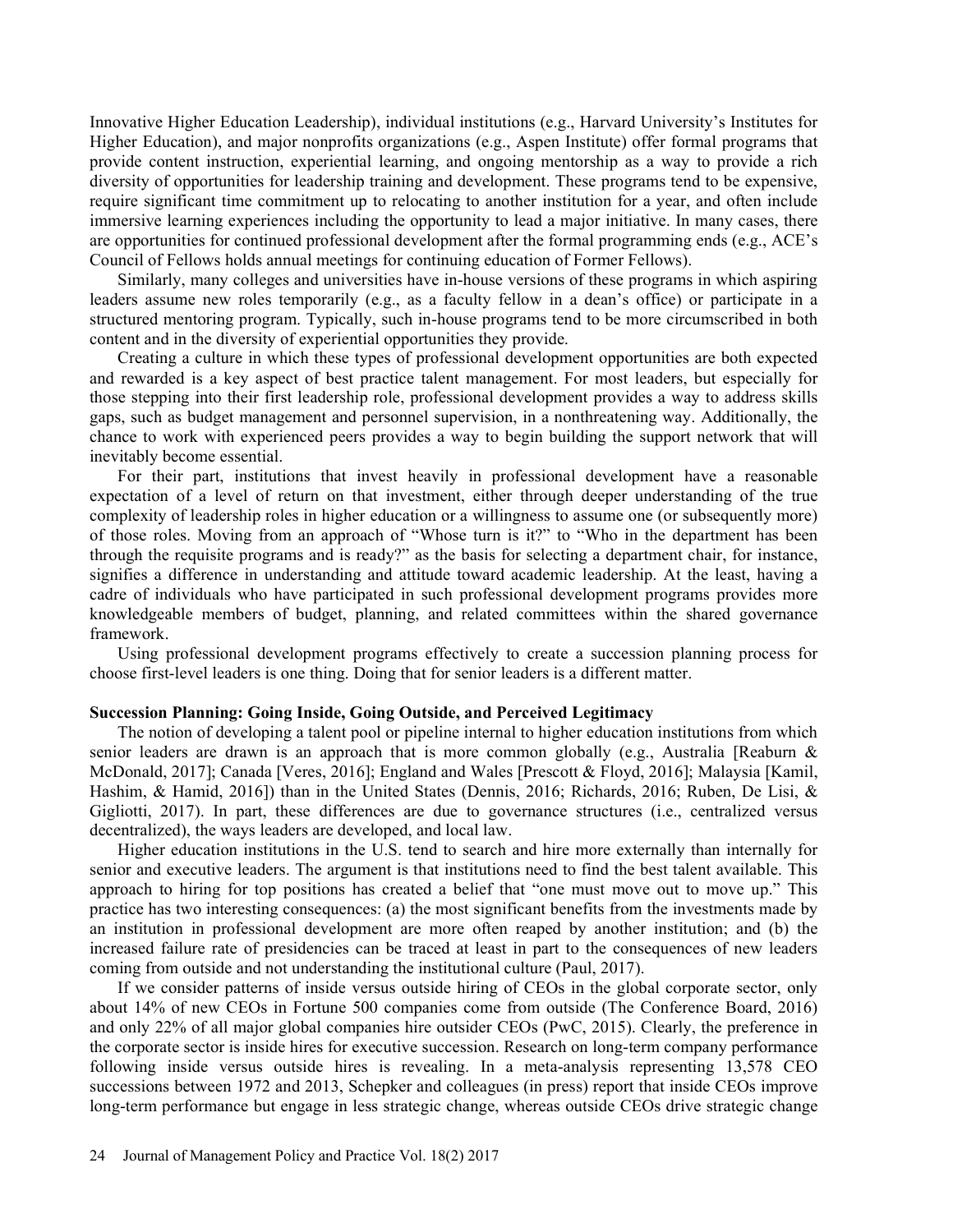that results in lower long-term performance. Outside CEOs are more likely to take steps that either inadvertently clash with existing culture, or deliberately take on organizational culture to effect change. These findings may help explain why outside CEOs in the corporate sector are seven times more likely to fail than inside CEOs (Hogan Solutions Partner Team, 2016).

In higher education, the hiring practice is essentially the opposite in terms of preference—there is a very strong bias in favor of outside hires. As noted earlier, the "move out to move up" approach to career development is a deeply held principle. Even in situations in which a succession plan was implemented after an emergency such as the death of a president, most interim or acting presidents are only afforded an opportunity to apply for the permanent position even when they have, by all counts, performed exceptionally well. Governing boards and internal campus constituencies argue that a full search is essential to "ensure that the best person is hired" or to "legitimize" the interim or acting incumbent. But is that argument credible?

The "best person" and "legitimacy" arguments are predicated on key assumptions, all other major factors being roughly equivalent: (a) the skills developed by internal candidates, particularly those who have participated in institutionally-provided or sanctioned leadership development programs and/or are interim/acting incumbents, are sufficiently inferior to those developed by external candidates to justify the outside hire; (b) the institution is unconcerned about the message sent to internal candidates who have participated in formal professional leadership development programs but who are passed over for internal leadership positions in favor of outside candidates thereby creating issues of morale and distrust; (c) the challenges of learning and importance of fitting into institutional culture are not important considerations; and (d) leaders are not considered legitimate unless they are subjected to a full search process involving outside candidates. The paucity of research on succession planning in higher education means that none of the assumptions rests on firm empirical evidence. Moreover, the assumptions, untested as they are, create a mythology about leadership succession that can seriously damage an institution and its leader.

First, individuals who have been selected for leadership development programs are so selected because they have demonstrated the capacity to lead. If the institution subsequently selected them for a leadership position in which the person did well, there exists a tangible record of accomplishment based on the institution's own definition of success. Such a record is that much stronger when demonstrated in the position for which the candidate is being considered for the permanent appointment, particularly if the individual was appointed as interim/acting during an emergency or has had to make very difficult decisions (e.g., significant budget or programmatic cuts). Supervisors and governing boards would be well served to give greater weight to the successful records of internal candidates who have demonstrated success as defined by the institution.

Relating these points to the first assumption noted earlier leads one to the conclusion that projecting success is more highly valued than demonstrating success in cases where outside candidates are hired over inside candidates, particularly when the outside candidate has not served in the position in question and the internal candidate is the interim/acting and has a demonstrated record of success. Of course, there are any number of arguments as to under what circumstances such decisions are not lonely the correct ones, but well-founded. But a strong case could be made that, other things being equal, the inside candidate should be given preference.

Second, when institutions routinely reject internal candidates who have participated in formal leadership development programs, there is considerable potential that participants will learn that these programs are to prepare you for leadership roles, but most likely at another institution. This is a confusing message. On the one hand, the institution has identified certain individuals as high performers and invested in them. On the other hand, the institution's default position is to hire outside candidates, leaving the internal participants no choice but to leave so they may take full advantage of their leadership skills. From a straight financial investment perspective, institutions receive far less return on their own investment in leadership professional development, and benefit most from other's investments, when they hire mostly from outside their institutions.

Third, despite considerable evidence from the corporate sector, and growing evidence from higher education that failure of executive leadership is highly related to failures in understanding the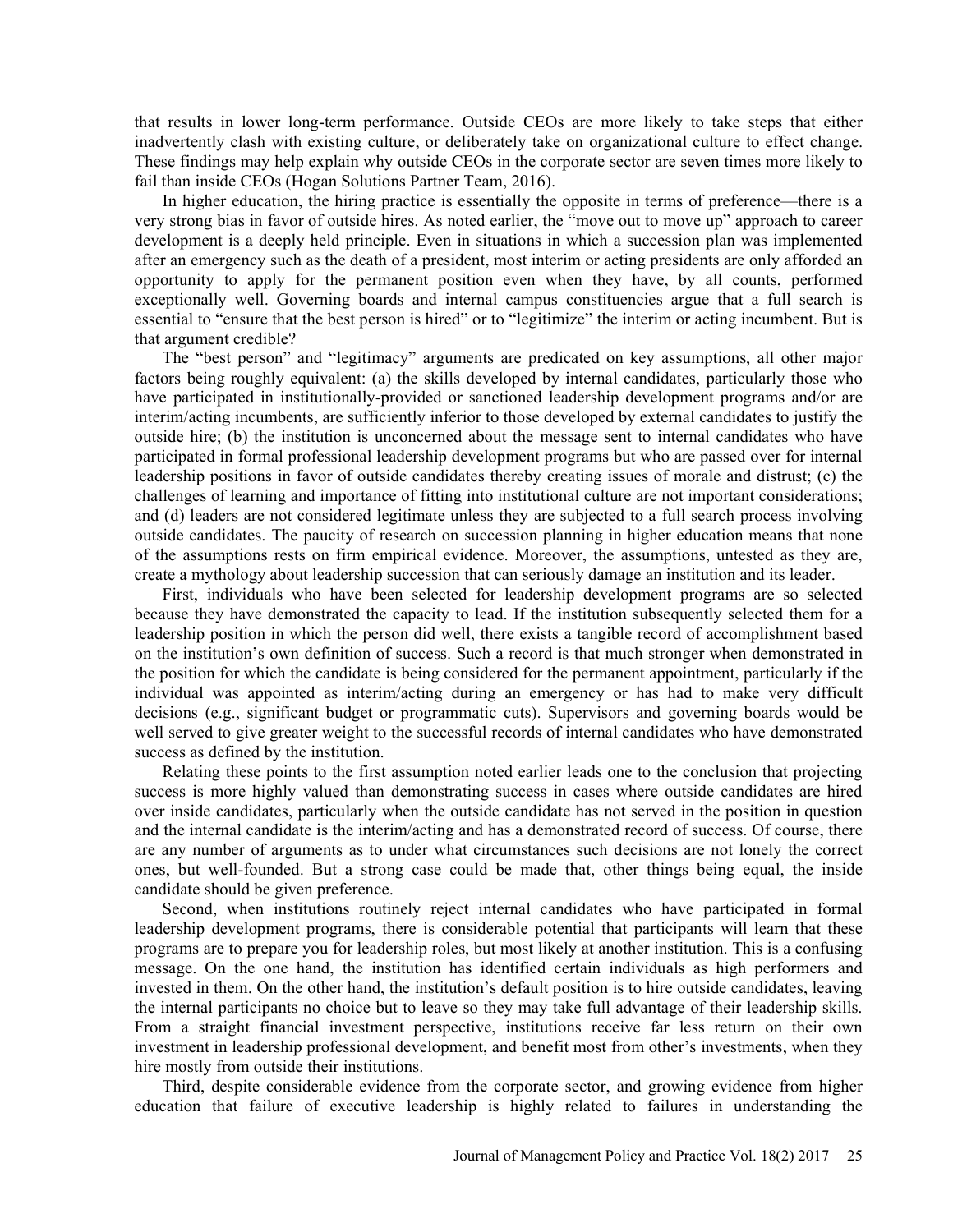organizational culture, higher education still hires a supermajority of executive leaders from outside the institution. Though there is a slight trend toward executive coaching as one way to address the cultural gap (Paul, 2017), in general the critical importance of organizational culture is too often largely downplayed.

Fourth, the notion that institutions must always go through the process and expense of a full search in order to end up with a leader with legitimate authority and respect is wrong. Even in the case of an interim/acting leader who has served successfully for an extended period, this argument for a legitimizing search is extremely common. Arguably, the most important factors for legitimizing executive leadership in higher education institutions is consultation with and support from key constituency groups and strong vocal support from the governing board. Assessing these sources of support before a search is launched, and hiring the inside candidate when it exists, would create a situation in which the cultural and relationship factors that are critically important to overall success, especially early in the person's tenure, are in place and set the stage for longer-term organizational success. Certainly, the evidence from corporate leadership succession bears this out (Schepker et al., in press). Even shortly after the appointment is made, legitimacy of leadership derives mainly not from having survived the gantlet of interviews but rather from constituent and governing board support and a record of success, especially a local record.

#### Planning for Succession Planning

How should higher education best approach succession planning? To the extent that research in the corporate sector can be generalized to and combined with the little research in the higher education sector, a set of recommendations regarding leadership succession planning in higher education can be made.

- Make clear the principle of leadership professional development, and make as many programs available to as many people as possible. Consider creating a professional development ladder that has as a capstone experience a competitive and selective opportunity to participate in a major national leadership development program.
- Create ways to capitalize on as much internal talent as possible as soon as possible, but especially after participation in formal national leadership development programs.
- Challenge assumptions. Don't just look for talent in the traditional places but in some creative areas of the institution such as in finance, fundraising, and student affairs where skills match the needs of the institutions and the complexities of leadership.
- And be clear on needs short term and long term. Not only consider this strategic but have detailed, tactical identification, opportunities, processes and measurements.
- Unless mutually agreed to at the time of appointment, enable all interim/acting incumbents to be eligible at their discretion for regular appointment without a full search provided that clear goals and assessment metrics have been instituted for the interim/acting appointment period.
- In institutions with formal leadership development career ladders, hiring supervisors or governing boards should consider making internal appointments the default hiring approach unless there is a compelling reason to the contrary.

In conclusion, unlike the corporate sector, higher education tends to hire outside leaders far more often than inside leaders, particularly for senior level positions. Research is lacking on the relative effectiveness of this preference in higher education, but in the corporate sector evidence indicates that inside preference results in better organizational performance long-term. Although many higher education institutions invest in leadership professional development, the benefits of such investments most often accrue to other institutions as a result of these hiring preferences. It is recommended that institutions challenge assumptions and traditional practices and consider focusing more on providing career ladders through executive leadership in order to maximally benefit from investments in talented individuals already on campus. Several suggestions on how to adopt an internally-focused approach are offered. Based on extant research in the corporate sector, such efforts would result in better institutional performance and the likelihood of more stable leadership teams.